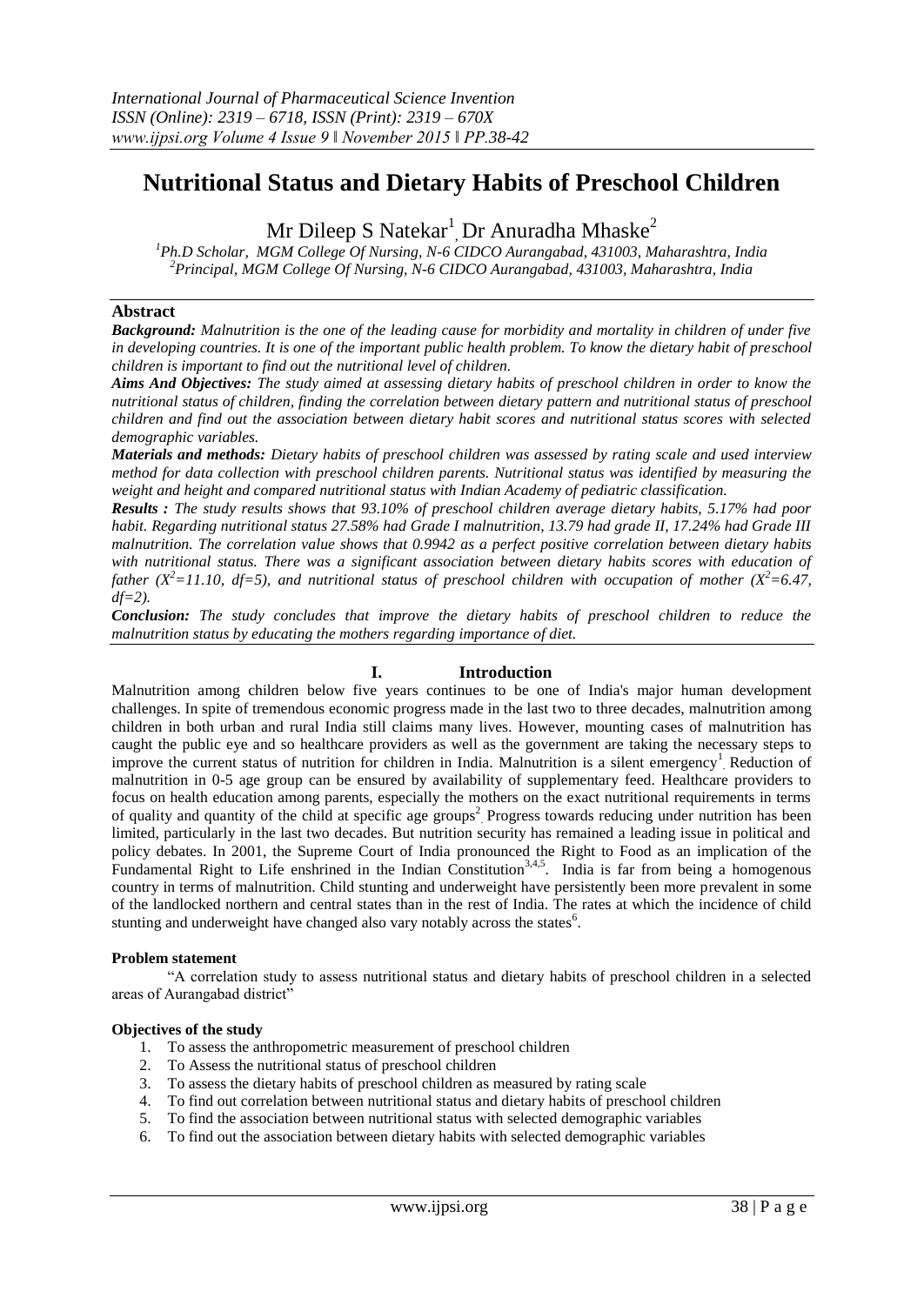## **Hypothesis**

#### **Tested at 0.05 level of significance**

**H1:** There is a significant correlation between nutritional status with dietary habits among preschool children

**H2**: There is a significant association between nutritional status with selected demographic variables

**H3**: There is a significant association between dietary habits with selected demographic variables

## **Operational definitions**

**Nutritional status:** In this study it refers to finding the nutritional level of preschool children by measuring weight, height, mid arm circumference and comparing scores with IAP classification of nutritional level. **Dietary habits**: In this study it refers to the way of food consumption pattern by preschool children as told by their parents.

**Preschool children**: In this it refers to children belonging the age group between 3-5 years.

#### **Assumptions:**

- 1. Preschool children having poor dietary habits
- 2. Many of the preschool children are below the normal nutritional status
- 3. Preschool children nutritional status related to dietary pattern.

## **II. Material And Methods**

**Source of data:** In this study the data will be collected from mothers of preschool children and preschool children in a selected areas of Aurangabad District.

**Research design**: Descriptive correlation design was used for this study

**Setting :** The study is conducted at selected areas of Aurangabad District.

**Population:** Population Includes preschool children

**Method of data collection:** rating scale is used to assess the dietary habits and nutritional status was assessed by checking weight and height.

**Sampling method:** sample for the study selected by convenient sampling technique

**Sample size**: sample size comprise of 58 preschool children.

**Inclusion criteria for sampling**:

- Preschool children residing at urban areas
- Children with the age group of 3-5 years

#### **Exclusion criteria for sampling**

**Section 1: Demographic data**

- Pre school children suffering long term diseases.
- Preschool children suffering with acute illness.

# **III. Result of the study**  $\overline{\mathbf{F}}$  **Father education**  $\overline{\mathbf{F}}$

| 8.HO | r ather equeation |    | 70    |
|------|-------------------|----|-------|
|      | Illiterate        |    | 6.89  |
|      | Primary           |    | 15.5  |
|      | High school       | 13 | 22.41 |
|      | PUC               | 17 | 29.31 |
|      | Graduate          | 12 | 20.68 |
|      | Post graduate     |    | 5.17  |

**Table 1:** Represents sample distribution according to education status of father



**Fig No 1:** Shows sample distribution according to Area diagram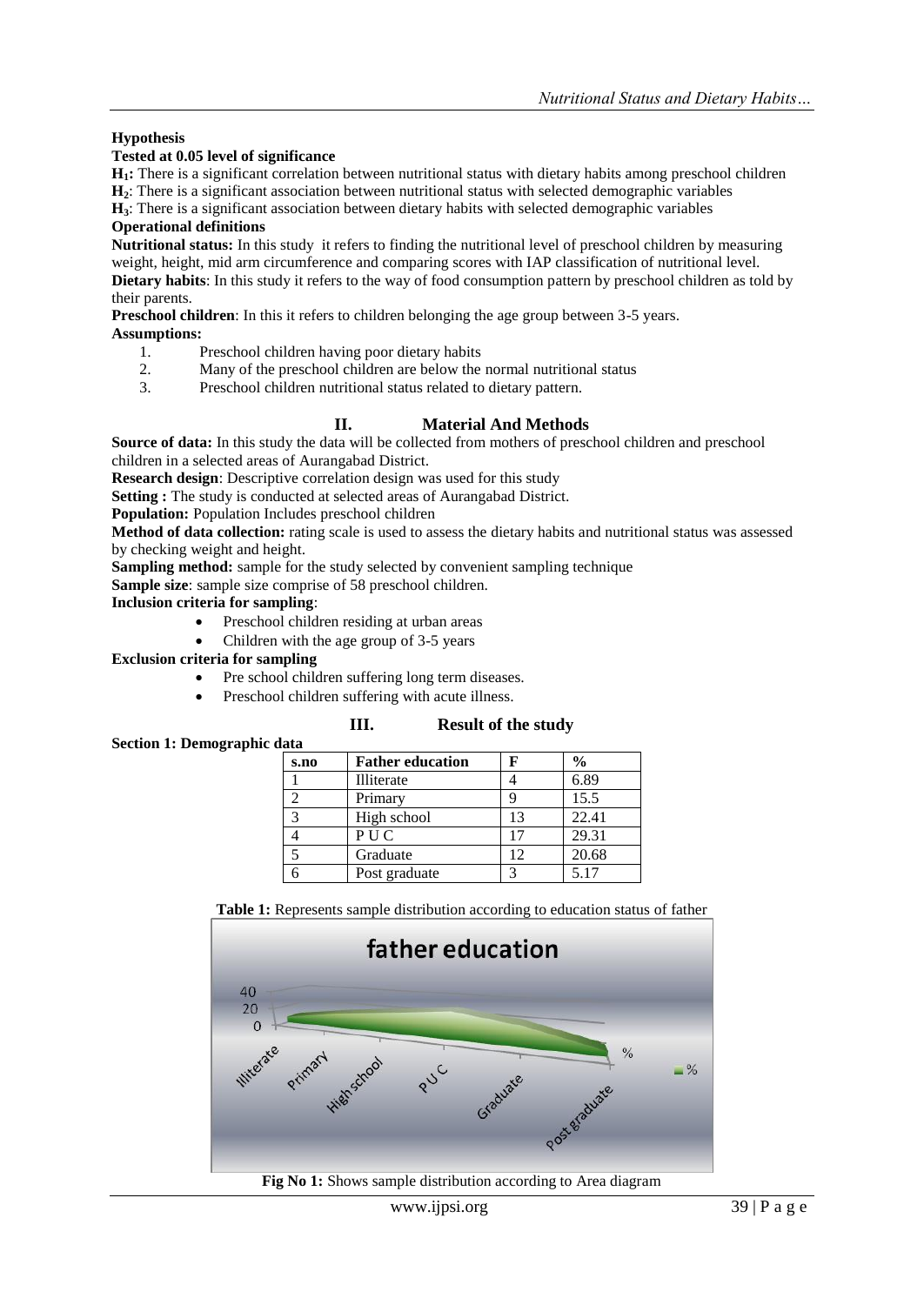| s.no | Occupation of mother |    | $\frac{6}{9}$ |
|------|----------------------|----|---------------|
|      | Un employed          |    | 53.44         |
|      | Govt employee        |    | 8.62          |
|      | Non govt employee    |    | 6.89          |
|      | <b>Business</b>      |    | 00            |
|      | Any other            | 18 | 31.03         |

**Table 2:** Represents sample distribution according to occupation of mother (N=58)



Fig NO 2: Cone diagram shows sample distribution according to frequency and percentage.

**Section 2: Dietary habits classification N=58**

| S.No         | Dietary habits | <b>Scores</b> | Frequency | $\frac{6}{9}$ |
|--------------|----------------|---------------|-----------|---------------|
|              | Poor           | $0 - 30$      |           | 5.17          |
|              | Average        | 31-60         | 54        | 93.10         |
|              | Good           | 61-92         |           | 1.73          |
| <b>Total</b> |                |               | 58        | 100           |

**Table 3:** represents 93.10% of preschool children having average dietary habits, 5.17% having poor and 1.73% having good.



**Fig No 3:** Pie Diagram shows sample distribution according to dietary habits. **Section 3: Nutritional level of children according to IAP N=58**

| section s, ivuti itional icvel of emigren according to IAI<br>$11 - 30$ |                           |                               |    |               |  |  |
|-------------------------------------------------------------------------|---------------------------|-------------------------------|----|---------------|--|--|
| S.No                                                                    | <b>Nutritional Status</b> | Weight by age (% of expected) |    | $\frac{0}{0}$ |  |  |
|                                                                         | Normal                    | > 80                          | 24 | 41.37         |  |  |
|                                                                         | Grade I                   | 71-80                         | 16 | 27.58         |  |  |
|                                                                         | Grade II                  | 61-70                         | 8  | 13.79         |  |  |
|                                                                         | Grade III                 | $50-60$                       | 10 | 17.24         |  |  |
|                                                                         | Grade IV                  | $<$ 50 $\,$                   | 00 | 00            |  |  |
| Total                                                                   | 58                        | <b>100</b>                    |    |               |  |  |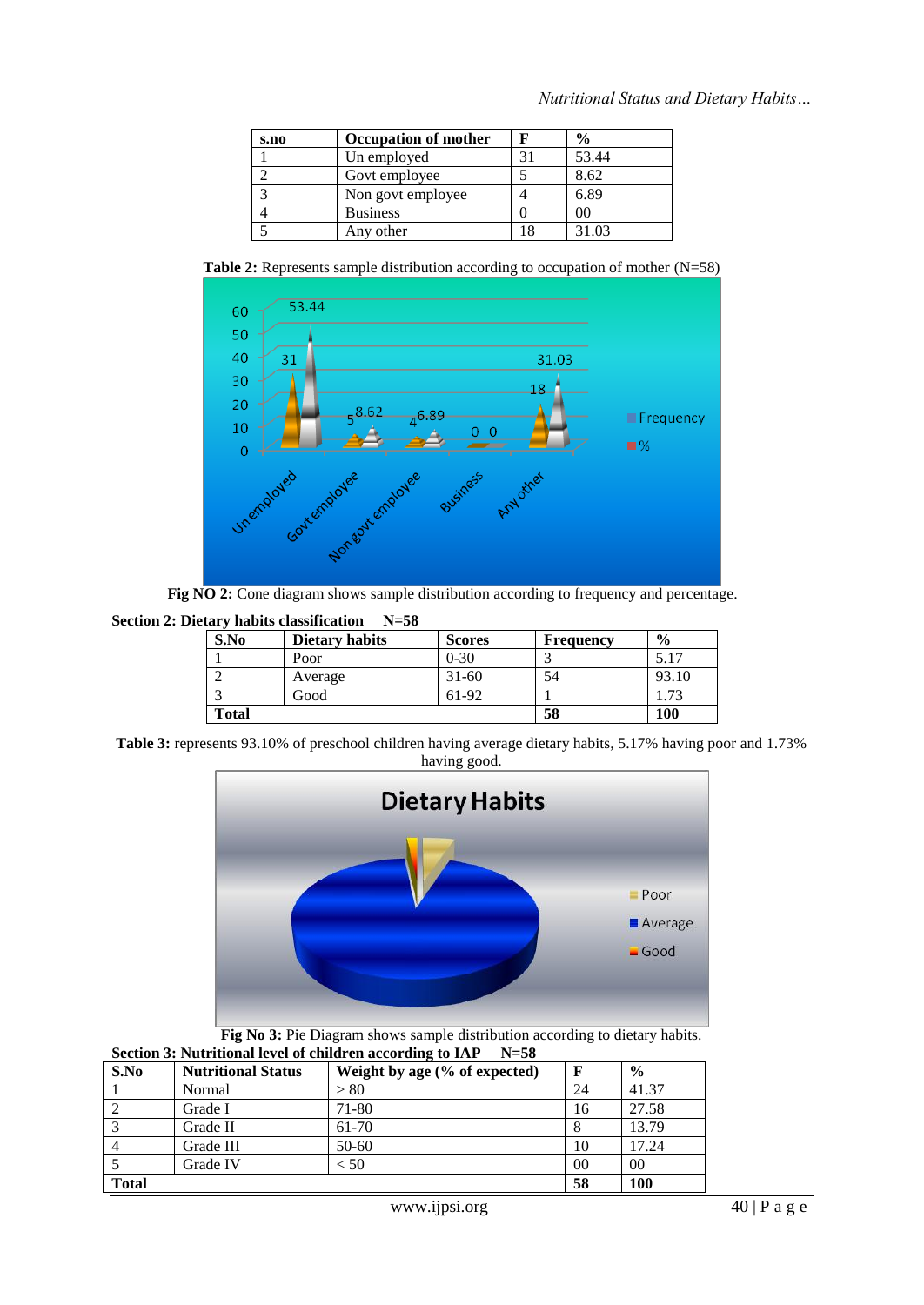

**Table 4:** represents 41.37% of children belongs to normal, 27.58% children belongs to grade I malnutrition, 13.79% belongs to grade II, 17.24% belongs to grade III malnutrition.

**Fig No 4:** Simple bar Diagram shows sample distribution according Nutritional status.

| Section 4: Correlation between dietary habits with nutritional status |  |  |
|-----------------------------------------------------------------------|--|--|
|-----------------------------------------------------------------------|--|--|

| <b>Variables</b>          | Mean  | S D   | <b>R</b> value | significance |
|---------------------------|-------|-------|----------------|--------------|
| Dietary habits            | 42.31 | 6.94  | 0.9942         | significant  |
| <b>Nutritional status</b> | 75.93 | 15.54 |                |              |

**Table 5:** Shows significant relationship between dietary habits and nutritional status of preschool children.

|  | Section 5: a) Association between dietary habits with selected demographic variables |
|--|--------------------------------------------------------------------------------------|
|--|--------------------------------------------------------------------------------------|

| S.No | Demographic variable | $X^2$ value | Df             | <b>Significance</b> |
|------|----------------------|-------------|----------------|---------------------|
|      | Age                  | 0.84        | 2              | <b>NS</b>           |
| 2    | <b>Sex</b>           | 3.69        |                | <b>NS</b>           |
| 3    | Number of siblings   | 2.21        | $\overline{c}$ | <b>NS</b>           |
| 4    | Education of father  | 11.10       | 5              | S                   |
| 5    | Education of mother  | 5.33        | 5              | <b>NS</b>           |
| 6    | Type of family       | 0.61        |                | <b>NS</b>           |
|      | Occupation of father | 1.98        | 4              | <b>NS</b>           |
| 8    | Occupation of mother | 6.34        | 3              | <b>NS</b>           |
| 9    | Monthly income       | 0.47        | 3              | <b>NS</b>           |
| 10   | Type of house        | 0.38        |                | <b>NS</b>           |
| 11   | Area of house        | 0.015       |                | <b>NS</b>           |

#### **S- Significance NS – Not Significant**

**Table 6:** Shows significant association between education status of father with dietary habits of preschool children.

|  |  |  | b) Association between nutritional status with selected demographic variables |  |
|--|--|--|-------------------------------------------------------------------------------|--|
|  |  |  |                                                                               |  |

| S.No              | Demographic variable      | $X^2$ value | Df | Significance |
|-------------------|---------------------------|-------------|----|--------------|
|                   | Age                       | 1.01        | 2  | <b>NS</b>    |
| 2                 | <b>Sex</b>                | 0.66        |    | <b>NS</b>    |
| 3                 | Number of siblings        | 1.24        | 2  | <b>NS</b>    |
| $\overline{4}$    | Education of father       | 1.78        | 2  | <b>NS</b>    |
| 5                 | Education of mother       | 1.55        | 3  | <b>NS</b>    |
| 6                 | Type of family            | 1.8         |    | <b>NS</b>    |
| 7                 | Occupation of father      | 0.94        | 3  | <b>NS</b>    |
| -8                | Occupation of mother      | 6.47        | 2  | S            |
| 9                 | Monthly income            | 2.04        | 3  | <b>NS</b>    |
| 10                | Type of house             | 3.08        | 2  | <b>NS</b>    |
| 11                | Area of house             | 0.33        |    | <b>NS</b>    |
| $\sim$ $\sim$<br> | $\mathbf{1}$<br>$\bullet$ |             |    |              |

**S- Significance NS – Not Significant**